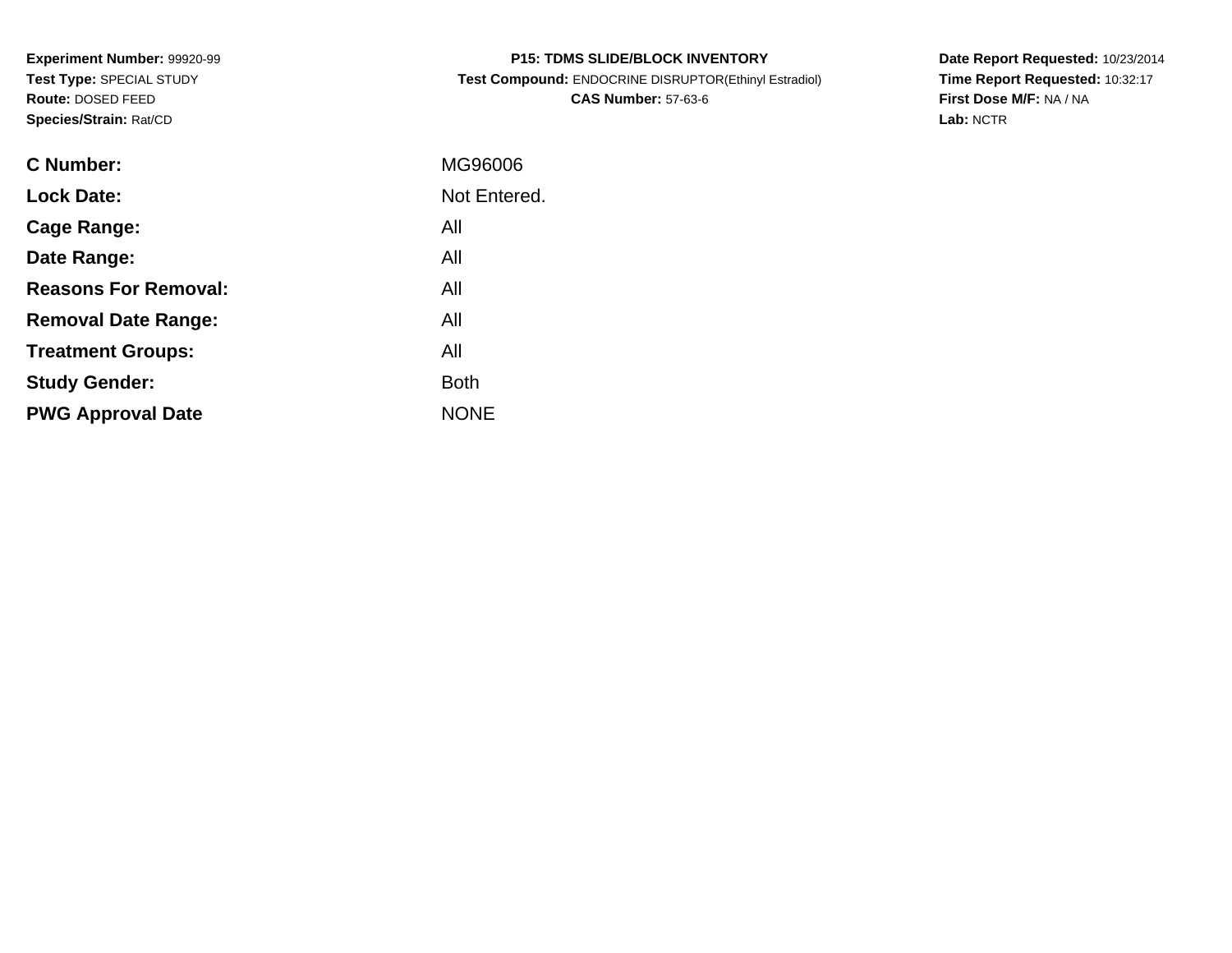**Test Type:** SPECIAL STUDY

**Route:** DOSED FEED

**Species/Strain:** Rat/CD

#### **P15: TDMS SLIDE/BLOCK INVENTORY**

**Test Compound:** ENDOCRINE DISRUPTOR(Ethinyl Estradiol)

# **CAS Number:** 57-63-6

**Date Report Requested:** 10/23/2014**Time Report Requested:** 10:32:17**First Dose M/F:** NA / NA**Lab:** NCTR

| <b>SPECIES: Rat</b>         |                          |                               | <b>STRAIN: CD</b>        |                          |                             | <b>SEX: MALE</b>            |                          | <b>DOSE LEVEL: F0</b><br><b>50 PPB</b> |                          |                          |                             |  |  |  |
|-----------------------------|--------------------------|-------------------------------|--------------------------|--------------------------|-----------------------------|-----------------------------|--------------------------|----------------------------------------|--------------------------|--------------------------|-----------------------------|--|--|--|
| <b>CID</b><br><b>NUMBER</b> | INDIVIDUAL<br>ANIMAL NO. | <b>HISTO</b><br><b>NUMBER</b> | NMBR OF<br><b>SLIDES</b> | NMBR OF<br><b>BLOCKS</b> | <b>WET</b><br><b>TISSUE</b> | <b>CID</b><br><b>NUMBER</b> | INDIVIDUAL<br>ANIMAL NO. | <b>HISTO</b><br><b>NUMBER</b>          | NMBR OF<br><b>SLIDES</b> | NMBR OF<br><b>BLOCKS</b> | <b>WET</b><br><b>TISSUE</b> |  |  |  |
| -1                          | 00001                    | 021380100001                  |                          |                          | Y N                         | 178                         | 00178                    | 021380100178                           |                          |                          | Y N                         |  |  |  |
| 53                          | 00053                    | 021380100053                  |                          | .                        | Y N                         | 214                         | 00214                    | 021380100214                           |                          |                          | Y N                         |  |  |  |
| 54                          | 00054                    | 021380100054                  |                          |                          | Y N                         | 215                         | 00215                    | 021380100215                           |                          |                          | Y N                         |  |  |  |
| 55                          | 00055                    | 021380100055                  |                          |                          | Y N                         | 216                         | 00216                    | 021380100216                           |                          |                          | Y N                         |  |  |  |
| 56                          | 00056                    | 021380100056                  |                          |                          | Y N                         | 217                         | 00217                    | 021380100217                           |                          |                          | Y N                         |  |  |  |
| 57                          | 00057                    | 021380100057                  |                          |                          | Y N                         | 218                         | 00218                    | 021380100218                           |                          |                          | Y N                         |  |  |  |
| 93                          | 00093                    | 021380100093                  |                          |                          | Y N                         |                             |                          |                                        |                          |                          |                             |  |  |  |
| 94                          | 00094                    | 021380100094                  |                          |                          | Y N                         |                             |                          |                                        |                          |                          |                             |  |  |  |
| 95                          | 00095                    | 021380100095                  |                          |                          | Y N                         |                             |                          |                                        |                          |                          |                             |  |  |  |
| 96                          | 00096                    | 021380100096                  | .                        |                          | Y N                         |                             |                          |                                        |                          |                          |                             |  |  |  |
| 97                          | 00097                    | 021380100097                  |                          |                          | Y N                         |                             |                          |                                        |                          |                          |                             |  |  |  |
| 134                         | 00134                    | 021380100134                  |                          |                          | Y N                         |                             |                          |                                        |                          |                          |                             |  |  |  |
| 135                         | 00135                    | 021380100135                  |                          |                          | Y N                         |                             |                          |                                        |                          |                          |                             |  |  |  |
| 136                         | 00136                    | 021380100136                  |                          |                          | Y N                         |                             |                          |                                        |                          |                          |                             |  |  |  |
| 137                         | 00137                    | 021380100137                  |                          |                          | Y N                         |                             |                          |                                        |                          |                          |                             |  |  |  |
| 138                         | 00138                    | 021380100138                  |                          |                          | Y N                         |                             |                          |                                        |                          |                          |                             |  |  |  |
| 174                         | 00174                    | 021380100174                  | .                        |                          | Y N                         |                             |                          |                                        |                          |                          |                             |  |  |  |
| 175                         | 00175                    | 021380100175                  |                          |                          | Y N                         |                             |                          |                                        |                          |                          |                             |  |  |  |
| 176                         | 00176                    | 021380100176                  | .                        |                          | Y N                         |                             |                          |                                        |                          |                          |                             |  |  |  |
| 177                         | 00177                    | 021380100177                  |                          |                          | Y N                         |                             |                          |                                        |                          |                          |                             |  |  |  |

## IN MY OPINION THIS MATERIAL IS OF SUFFICIENT QUALITY TO BE RETAINED IN THECARCINOGENESIS REPOSITORY UNLESS THE MATERIAL IS MARKED WITH AN ASTERISK

REVIEWED BY REPOSITORY SUPERVISOR

(INITIALS) (DATE) (SIGNATURE) (DATE)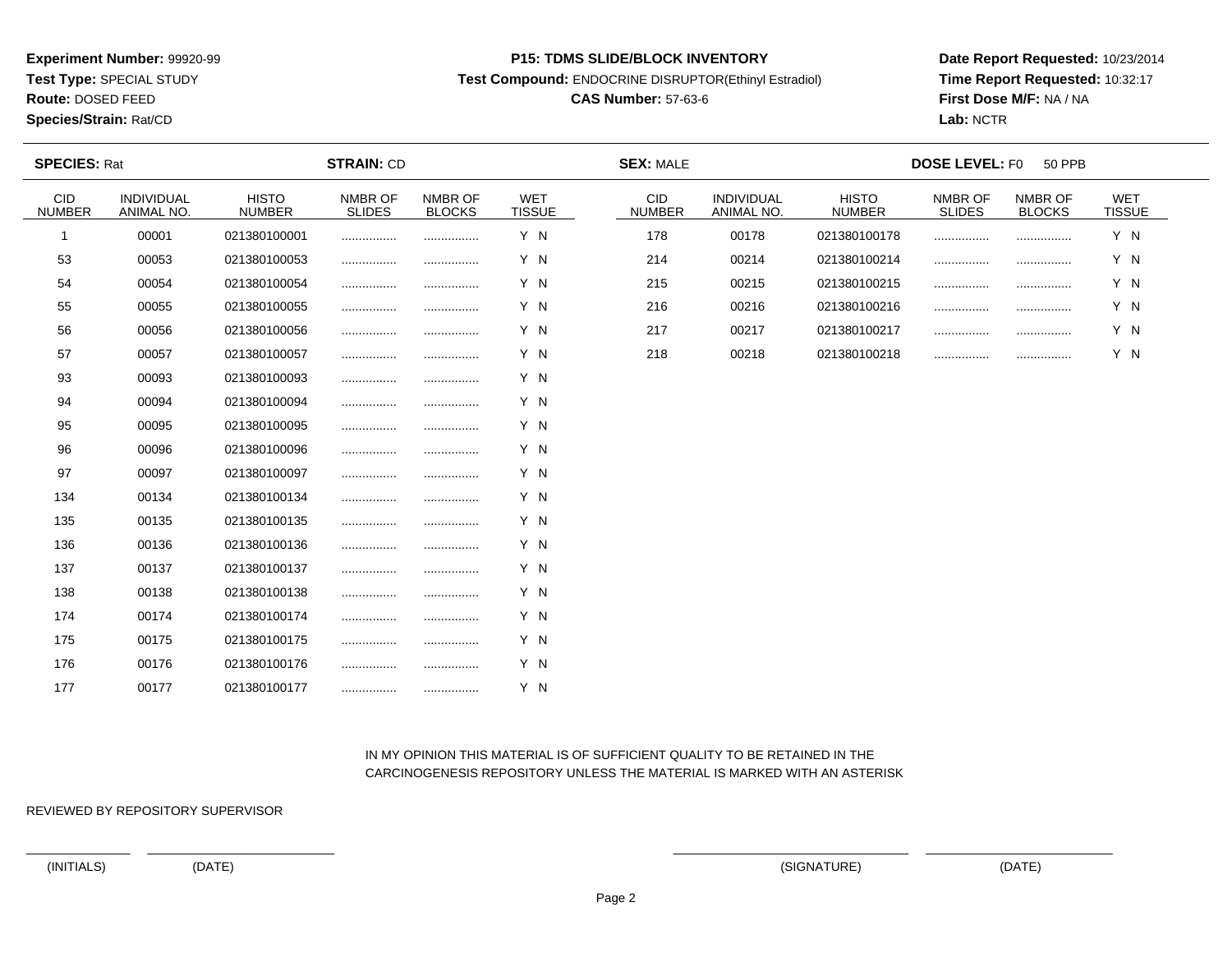**Test Type:** SPECIAL STUDY

# **Route:** DOSED FEED

**Species/Strain:** Rat/CD

#### **P15: TDMS SLIDE/BLOCK INVENTORY**

**Test Compound:** ENDOCRINE DISRUPTOR(Ethinyl Estradiol)

# **CAS Number:** 57-63-6

**Date Report Requested:** 10/23/2014**Time Report Requested:** 10:32:17**First Dose M/F:** NA / NA**Lab:** NCTR

| <b>SPECIES: Rat</b>         |                          |                               | <b>STRAIN: CD</b>        |                          |                             | <b>SEX: MALE</b>            |                          | <b>DOSE LEVEL: F0</b><br>CONTROL |                          |                          |                             |  |  |
|-----------------------------|--------------------------|-------------------------------|--------------------------|--------------------------|-----------------------------|-----------------------------|--------------------------|----------------------------------|--------------------------|--------------------------|-----------------------------|--|--|
| <b>CID</b><br><b>NUMBER</b> | INDIVIDUAL<br>ANIMAL NO. | <b>HISTO</b><br><b>NUMBER</b> | NMBR OF<br><b>SLIDES</b> | NMBR OF<br><b>BLOCKS</b> | <b>WET</b><br><b>TISSUE</b> | <b>CID</b><br><b>NUMBER</b> | INDIVIDUAL<br>ANIMAL NO. | <b>HISTO</b><br><b>NUMBER</b>    | NMBR OF<br><b>SLIDES</b> | NMBR OF<br><b>BLOCKS</b> | <b>WET</b><br><b>TISSUE</b> |  |  |
| 38                          | 00038                    | 021380100038                  |                          |                          | Y N                         | 199                         | 00199                    | 021380100199                     |                          |                          | Y N                         |  |  |
| 39                          | 00039                    | 021380100039                  |                          |                          | Y N                         | 200                         | 00200                    | 021380100200                     |                          | .                        | Y N                         |  |  |
| 40                          | 00040                    | 021380100040                  |                          |                          | Y N                         | 201                         | 00201                    | 021380100201                     |                          |                          | Y N                         |  |  |
| 41                          | 00041                    | 021380100041                  |                          |                          | Y N                         | 202                         | 00202                    | 021380100202                     |                          |                          | Y N                         |  |  |
| 42                          | 00042                    | 021380100042                  |                          |                          | Y N                         | 203                         | 00203                    | 021380100203                     |                          |                          | Y N                         |  |  |
| 78                          | 00078                    | 021380100078                  |                          |                          | Y N                         |                             |                          |                                  |                          |                          |                             |  |  |
| 79                          | 00079                    | 021380100079                  |                          |                          | Y N                         |                             |                          |                                  |                          |                          |                             |  |  |
| 80                          | 00080                    | 021380100080                  |                          |                          | Y N                         |                             |                          |                                  |                          |                          |                             |  |  |
| 81                          | 00081                    | 021380100081                  | .                        | .                        | Y N                         |                             |                          |                                  |                          |                          |                             |  |  |
| 82                          | 00082                    | 021380100082                  | .                        |                          | Y N                         |                             |                          |                                  |                          |                          |                             |  |  |
| 98                          | 00098                    | 021380100098                  |                          |                          | Y N                         |                             |                          |                                  |                          |                          |                             |  |  |
| 119                         | 00119                    | 021380100119                  |                          | .                        | Y N                         |                             |                          |                                  |                          |                          |                             |  |  |
| 120                         | 00120                    | 021380100120                  |                          |                          | Y N                         |                             |                          |                                  |                          |                          |                             |  |  |
| 121                         | 00121                    | 021380100121                  |                          |                          | Y N                         |                             |                          |                                  |                          |                          |                             |  |  |
| 123                         | 00123                    | 021380100123                  |                          |                          | Y N                         |                             |                          |                                  |                          |                          |                             |  |  |
| 159                         | 00159                    | 021380100159                  |                          |                          | Y N                         |                             |                          |                                  |                          |                          |                             |  |  |
| 160                         | 00160                    | 021380100160                  |                          |                          | Y N                         |                             |                          |                                  |                          |                          |                             |  |  |
| 161                         | 00161                    | 021380100161                  | .                        |                          | Y N                         |                             |                          |                                  |                          |                          |                             |  |  |
| 162                         | 00162                    | 021380100162                  |                          | .                        | Y N                         |                             |                          |                                  |                          |                          |                             |  |  |
| 163                         | 00163                    | 021380100163                  |                          | .                        | Y N                         |                             |                          |                                  |                          |                          |                             |  |  |

## IN MY OPINION THIS MATERIAL IS OF SUFFICIENT QUALITY TO BE RETAINED IN THECARCINOGENESIS REPOSITORY UNLESS THE MATERIAL IS MARKED WITH AN ASTERISK

REVIEWED BY REPOSITORY SUPERVISOR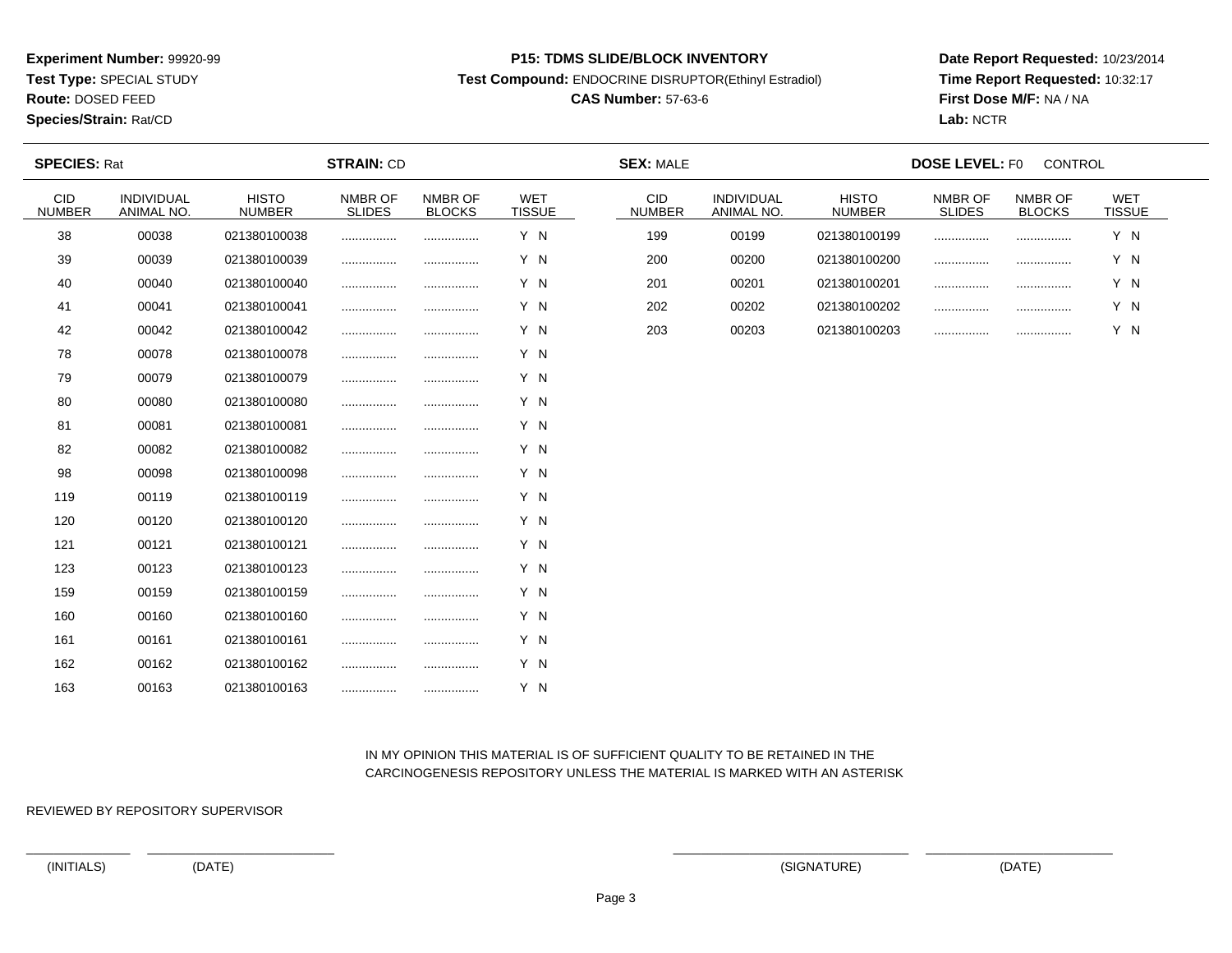**Test Type:** SPECIAL STUDY

**Route:** DOSED FEED

#### **Species/Strain:** Rat/CD

#### **P15: TDMS SLIDE/BLOCK INVENTORY**

**Test Compound:** ENDOCRINE DISRUPTOR(Ethinyl Estradiol)

# **CAS Number:** 57-63-6

**Date Report Requested:** 10/23/2014**Time Report Requested:** 10:32:17**First Dose M/F:** NA / NA**Lab:** NCTR

| <b>SPECIES: Rat</b>         | <b>STRAIN: CD</b>               |                               |                          |                          |                             | <b>SEX: MALE</b>            |                          |                               | <b>DOSE LEVEL: F0</b>    | 2.0 PPB                  |                             |  |
|-----------------------------|---------------------------------|-------------------------------|--------------------------|--------------------------|-----------------------------|-----------------------------|--------------------------|-------------------------------|--------------------------|--------------------------|-----------------------------|--|
| <b>CID</b><br><b>NUMBER</b> | <b>INDIVIDUAL</b><br>ANIMAL NO. | <b>HISTO</b><br><b>NUMBER</b> | NMBR OF<br><b>SLIDES</b> | NMBR OF<br><b>BLOCKS</b> | <b>WET</b><br><b>TISSUE</b> | <b>CID</b><br><b>NUMBER</b> | INDIVIDUAL<br>ANIMAL NO. | <b>HISTO</b><br><b>NUMBER</b> | NMBR OF<br><b>SLIDES</b> | NMBR OF<br><b>BLOCKS</b> | <b>WET</b><br><b>TISSUE</b> |  |
| 43                          | 00043                           | 021380100043                  |                          |                          | Y N                         | 204                         | 00204                    | 021380100204                  | .                        |                          | Y N                         |  |
| 44                          | 00044                           | 021380100044                  |                          |                          | Y N                         | 205                         | 00205                    | 021380100205                  |                          |                          | Y N                         |  |
| 45                          | 00045                           | 021380100045                  |                          |                          | Y N                         | 206                         | 00206                    | 021380100206                  | .                        |                          | Y N                         |  |
| 46                          | 00046                           | 021380100046                  |                          |                          | Y N                         | 207                         | 00207                    | 021380100207                  | .                        |                          | Y N                         |  |
| 47                          | 00047                           | 021380100047                  |                          |                          | Y N                         | 208                         | 00208                    | 021380100208                  |                          |                          | Y N                         |  |
| 83                          | 00083                           | 021380100083                  |                          |                          | Y N                         |                             |                          |                               |                          |                          |                             |  |
| 84                          | 00084                           | 021380100084                  |                          |                          | Y N                         |                             |                          |                               |                          |                          |                             |  |
| 85                          | 00085                           | 021380100085                  |                          |                          | Y N                         |                             |                          |                               |                          |                          |                             |  |
| 86                          | 00086                           | 021380100086                  |                          |                          | Y N                         |                             |                          |                               |                          |                          |                             |  |
| 87                          | 00087                           | 021380100087                  |                          |                          | Y N                         |                             |                          |                               |                          |                          |                             |  |
| 124                         | 00124                           | 021380100124                  |                          |                          | Y N                         |                             |                          |                               |                          |                          |                             |  |
| 125                         | 00125                           | 021380100125                  |                          |                          | Y N                         |                             |                          |                               |                          |                          |                             |  |
| 126                         | 00126                           | 021380100126                  |                          |                          | Y N                         |                             |                          |                               |                          |                          |                             |  |
| 127                         | 00127                           | 021380100127                  |                          |                          | Y N                         |                             |                          |                               |                          |                          |                             |  |
| 128                         | 00128                           | 021380100128                  |                          |                          | Y N                         |                             |                          |                               |                          |                          |                             |  |
| 164                         | 00164                           | 021380100164                  |                          |                          | Y N                         |                             |                          |                               |                          |                          |                             |  |
| 165                         | 00165                           | 021380100165                  |                          |                          | Y N                         |                             |                          |                               |                          |                          |                             |  |
| 166                         | 00166                           | 021380100166                  |                          |                          | Y N                         |                             |                          |                               |                          |                          |                             |  |
| 167                         | 00167                           | 021380100167                  |                          |                          | Y N                         |                             |                          |                               |                          |                          |                             |  |
| 168                         | 00168                           | 021380100168                  |                          |                          | Y N                         |                             |                          |                               |                          |                          |                             |  |

## IN MY OPINION THIS MATERIAL IS OF SUFFICIENT QUALITY TO BE RETAINED IN THECARCINOGENESIS REPOSITORY UNLESS THE MATERIAL IS MARKED WITH AN ASTERISK

REVIEWED BY REPOSITORY SUPERVISOR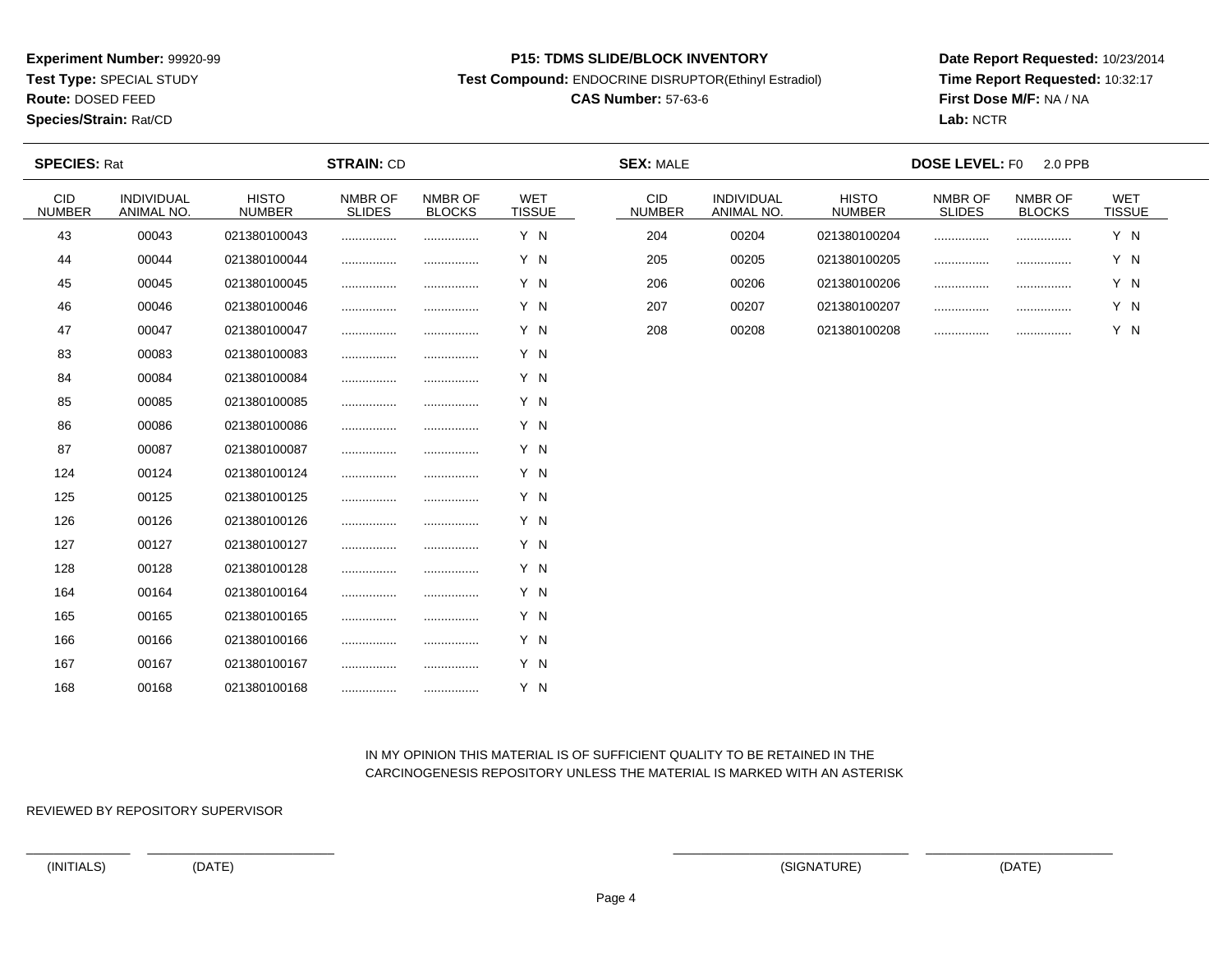**Test Type:** SPECIAL STUDY

# **Route:** DOSED FEED

**Species/Strain:** Rat/CD

#### **P15: TDMS SLIDE/BLOCK INVENTORY**

**Test Compound:** ENDOCRINE DISRUPTOR(Ethinyl Estradiol)

# **CAS Number:** 57-63-6

**Date Report Requested:** 10/23/2014**Time Report Requested:** 10:32:17**First Dose M/F:** NA / NA**Lab:** NCTR

| <b>SPECIES: Rat</b>         |                                 | <b>STRAIN: CD</b>             |                          |                          |                             | <b>SEX: MALE</b>            |                          |                               | <b>DOSE LEVEL: F0</b><br><b>10 PPB</b> |                          |                             |  |
|-----------------------------|---------------------------------|-------------------------------|--------------------------|--------------------------|-----------------------------|-----------------------------|--------------------------|-------------------------------|----------------------------------------|--------------------------|-----------------------------|--|
| <b>CID</b><br><b>NUMBER</b> | <b>INDIVIDUAL</b><br>ANIMAL NO. | <b>HISTO</b><br><b>NUMBER</b> | NMBR OF<br><b>SLIDES</b> | NMBR OF<br><b>BLOCKS</b> | <b>WET</b><br><b>TISSUE</b> | <b>CID</b><br><b>NUMBER</b> | INDIVIDUAL<br>ANIMAL NO. | <b>HISTO</b><br><b>NUMBER</b> | NMBR OF<br><b>SLIDES</b>               | NMBR OF<br><b>BLOCKS</b> | <b>WET</b><br><b>TISSUE</b> |  |
| 48                          | 00048                           | 021380100048                  |                          |                          | Y N                         | 209                         | 00209                    | 021380100209                  |                                        | .                        | Y N                         |  |
| 49                          | 00049                           | 021380100049                  |                          |                          | Y N                         | 210                         | 00210                    | 021380100210                  |                                        |                          | Y N                         |  |
| 50                          | 00050                           | 021380100050                  |                          |                          | Y N                         | 211                         | 00211                    | 021380100211                  |                                        |                          | Y N                         |  |
| 51                          | 00051                           | 021380100051                  |                          |                          | Y N                         | 212                         | 00212                    | 021380100212                  |                                        |                          | Y N                         |  |
| 52                          | 00052                           | 021380100052                  |                          |                          | Y N                         | 213                         | 00213                    | 021380100213                  |                                        |                          | Y N                         |  |
| 88                          | 00088                           | 021380100088                  |                          |                          | Y N                         |                             |                          |                               |                                        |                          |                             |  |
| 89                          | 00089                           | 021380100089                  |                          |                          | Y N                         |                             |                          |                               |                                        |                          |                             |  |
| 90                          | 00090                           | 021380100090                  |                          |                          | Y N                         |                             |                          |                               |                                        |                          |                             |  |
| 91                          | 00091                           | 021380100091                  |                          |                          | Y N                         |                             |                          |                               |                                        |                          |                             |  |
| 92                          | 00092                           | 021380100092                  |                          |                          | Y N                         |                             |                          |                               |                                        |                          |                             |  |
| 129                         | 00129                           | 021380100129                  |                          | .                        | Y N                         |                             |                          |                               |                                        |                          |                             |  |
| 130                         | 00130                           | 021380100130                  |                          |                          | Y N                         |                             |                          |                               |                                        |                          |                             |  |
| 131                         | 00131                           | 021380100131                  |                          | .                        | Y N                         |                             |                          |                               |                                        |                          |                             |  |
| 132                         | 00132                           | 021380100132                  |                          |                          | Y N                         |                             |                          |                               |                                        |                          |                             |  |
| 133                         | 00133                           | 021380100133                  |                          |                          | Y N                         |                             |                          |                               |                                        |                          |                             |  |
| 169                         | 00169                           | 021380100169                  |                          |                          | Y N                         |                             |                          |                               |                                        |                          |                             |  |
| 170                         | 00170                           | 021380100170                  |                          |                          | Y N                         |                             |                          |                               |                                        |                          |                             |  |
| 171                         | 00171                           | 021380100171                  |                          |                          | Y N                         |                             |                          |                               |                                        |                          |                             |  |
| 172                         | 00172                           | 021380100172                  |                          |                          | Y N                         |                             |                          |                               |                                        |                          |                             |  |
| 173                         | 00173                           | 021380100173                  |                          | .                        | Y N                         |                             |                          |                               |                                        |                          |                             |  |

## IN MY OPINION THIS MATERIAL IS OF SUFFICIENT QUALITY TO BE RETAINED IN THECARCINOGENESIS REPOSITORY UNLESS THE MATERIAL IS MARKED WITH AN ASTERISK

REVIEWED BY REPOSITORY SUPERVISOR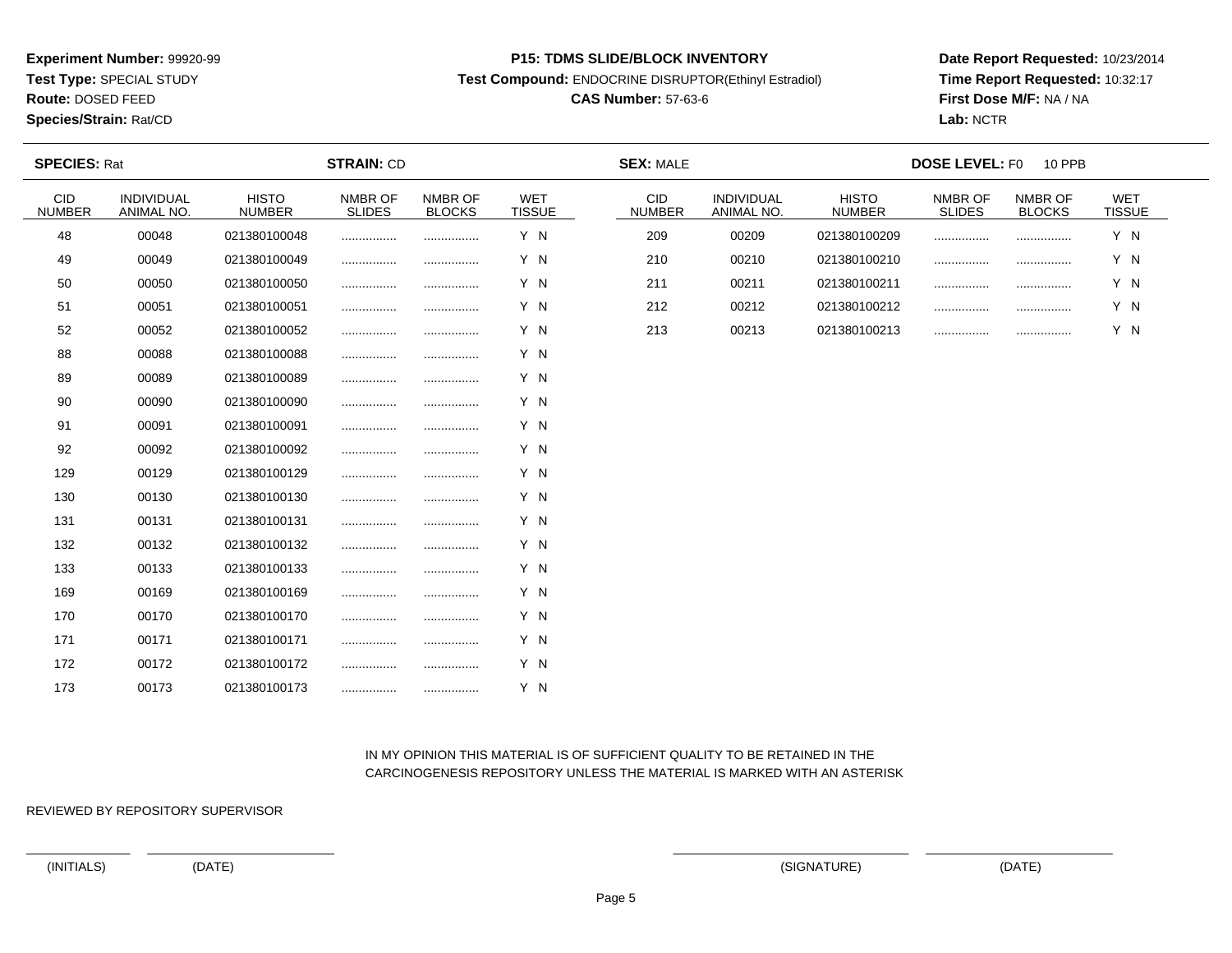**Test Type:** SPECIAL STUDY

**Route:** DOSED FEED

**Species/Strain:** Rat/CD

#### **P15: TDMS SLIDE/BLOCK INVENTORY**

**Test Compound:** ENDOCRINE DISRUPTOR(Ethinyl Estradiol)

# **CAS Number:** 57-63-6

**Date Report Requested:** 10/23/2014**Time Report Requested:** 10:32:17**First Dose M/F:** NA / NA**Lab:** NCTR

| <b>SPECIES: Rat</b>         |                          |                               | <b>STRAIN: CD</b>        |                          |                             | <b>SEX: FEMALE</b>          |                          | <b>DOSE LEVEL: F0</b><br>CONTROL |                          |                          |                             |  |  |  |
|-----------------------------|--------------------------|-------------------------------|--------------------------|--------------------------|-----------------------------|-----------------------------|--------------------------|----------------------------------|--------------------------|--------------------------|-----------------------------|--|--|--|
| <b>CID</b><br><b>NUMBER</b> | INDIVIDUAL<br>ANIMAL NO. | <b>HISTO</b><br><b>NUMBER</b> | NMBR OF<br><b>SLIDES</b> | NMBR OF<br><b>BLOCKS</b> | <b>WET</b><br><b>TISSUE</b> | <b>CID</b><br><b>NUMBER</b> | INDIVIDUAL<br>ANIMAL NO. | <b>HISTO</b><br><b>NUMBER</b>    | NMBR OF<br><b>SLIDES</b> | NMBR OF<br><b>BLOCKS</b> | <b>WET</b><br><b>TISSUE</b> |  |  |  |
| 18                          | 00018                    | 021380100018                  |                          |                          | Y N                         | 179                         | 00179                    | 021380100179                     | .                        |                          | Y N                         |  |  |  |
| 19                          | 00019                    | 021380100019                  |                          |                          | Y N                         | 180                         | 00180                    | 021380100180                     |                          | .                        | Y N                         |  |  |  |
| 21                          | 00021                    | 021380100021                  |                          |                          | Y N                         | 181                         | 00181                    | 021380100181                     |                          |                          | Y N                         |  |  |  |
| 22                          | 00022                    | 021380100022                  |                          |                          | Y N                         | 182                         | 00182                    | 021380100182                     |                          |                          | Y N                         |  |  |  |
| 23                          | 00023                    | 021380100023                  | .                        |                          | Y N                         | 183                         | 00183                    | 021380100183                     |                          |                          | Y N                         |  |  |  |
| 58                          | 00058                    | 021380100058                  | .                        |                          | Y N                         |                             |                          |                                  |                          |                          |                             |  |  |  |
| 59                          | 00059                    | 021380100059                  |                          |                          | Y N                         |                             |                          |                                  |                          |                          |                             |  |  |  |
| 60                          | 00060                    | 021380100060                  |                          |                          | Y N                         |                             |                          |                                  |                          |                          |                             |  |  |  |
| 61                          | 00061                    | 021380100061                  |                          |                          | Y N                         |                             |                          |                                  |                          |                          |                             |  |  |  |
| 62                          | 00062                    | 021380100062                  |                          |                          | Y N                         |                             |                          |                                  |                          |                          |                             |  |  |  |
| 99                          | 00099                    | 021380100099                  |                          |                          | Y N                         |                             |                          |                                  |                          |                          |                             |  |  |  |
| 100                         | 00100                    | 021380100100                  | .                        | .                        | Y N                         |                             |                          |                                  |                          |                          |                             |  |  |  |
| 101                         | 00101                    | 021380100101                  |                          |                          | Y N                         |                             |                          |                                  |                          |                          |                             |  |  |  |
| 102                         | 00102                    | 021380100102                  |                          |                          | Y N                         |                             |                          |                                  |                          |                          |                             |  |  |  |
| 103                         | 00103                    | 021380100103                  |                          |                          | Y N                         |                             |                          |                                  |                          |                          |                             |  |  |  |
| 139                         | 00139                    | 021380100139                  | .                        |                          | Y N                         |                             |                          |                                  |                          |                          |                             |  |  |  |
| 140                         | 00140                    | 021380100140                  | .                        |                          | Y N                         |                             |                          |                                  |                          |                          |                             |  |  |  |
| 141                         | 00141                    | 021380100141                  |                          |                          | Y N                         |                             |                          |                                  |                          |                          |                             |  |  |  |
| 142                         | 00142                    | 021380100142                  | .                        |                          | Y N                         |                             |                          |                                  |                          |                          |                             |  |  |  |
| 143                         | 00143                    | 021380100143                  |                          |                          | Y N                         |                             |                          |                                  |                          |                          |                             |  |  |  |

## IN MY OPINION THIS MATERIAL IS OF SUFFICIENT QUALITY TO BE RETAINED IN THECARCINOGENESIS REPOSITORY UNLESS THE MATERIAL IS MARKED WITH AN ASTERISK

REVIEWED BY REPOSITORY SUPERVISOR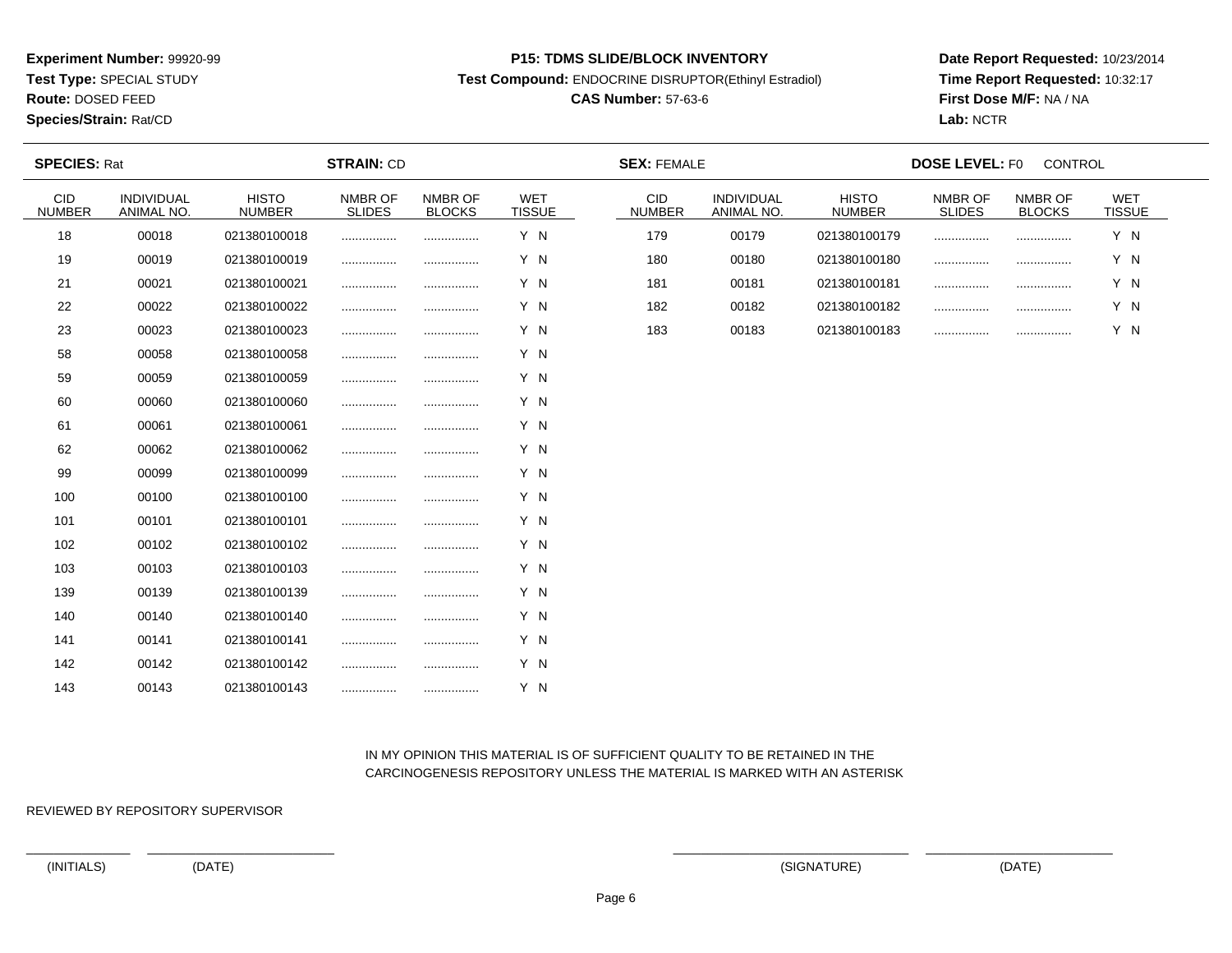**Test Type:** SPECIAL STUDY

**Route:** DOSED FEED

#### **Species/Strain:** Rat/CD

#### **P15: TDMS SLIDE/BLOCK INVENTORY**

**Test Compound:** ENDOCRINE DISRUPTOR(Ethinyl Estradiol)

# **CAS Number:** 57-63-6

**Date Report Requested:** 10/23/2014**Time Report Requested:** 10:32:17**First Dose M/F:** NA / NA**Lab:** NCTR

| <b>SPECIES: Rat</b>   |                                 |                               | <b>STRAIN: CD</b>        |                          |                             | <b>SEX: FEMALE</b>          |                                 | <b>DOSE LEVEL: FO</b><br>2.0 PPB |                          |                          |                             |  |
|-----------------------|---------------------------------|-------------------------------|--------------------------|--------------------------|-----------------------------|-----------------------------|---------------------------------|----------------------------------|--------------------------|--------------------------|-----------------------------|--|
| CID.<br><b>NUMBER</b> | <b>INDIVIDUAL</b><br>ANIMAL NO. | <b>HISTO</b><br><b>NUMBER</b> | NMBR OF<br><b>SLIDES</b> | NMBR OF<br><b>BLOCKS</b> | <b>WET</b><br><b>TISSUE</b> | <b>CID</b><br><b>NUMBER</b> | <b>INDIVIDUAL</b><br>ANIMAL NO. | <b>HISTO</b><br><b>NUMBER</b>    | NMBR OF<br><b>SLIDES</b> | NMBR OF<br><b>BLOCKS</b> | <b>WET</b><br><b>TISSUE</b> |  |
| 20                    | 00020                           | 021380100020                  |                          |                          | Y N                         | 184                         | 00184                           | 021380100184                     |                          |                          | Y N                         |  |
| 24                    | 00024                           | 021380100024                  |                          |                          | Y N                         | 185                         | 00185                           | 021380100185                     |                          |                          | Y N                         |  |
| 25                    | 00025                           | 021380100025                  |                          |                          | Y N                         | 186                         | 00186                           | 021380100186                     |                          |                          | Y N                         |  |
| 26                    | 00026                           | 021380100026                  |                          |                          | Y N                         | 187                         | 00187                           | 021380100187                     |                          |                          | Y N                         |  |
| 27                    | 00027                           | 021380100027                  |                          |                          | Y N                         | 188                         | 00188                           | 021380100188                     |                          |                          | Y N                         |  |
| 63                    | 00063                           | 021380100063                  |                          |                          | Y N                         |                             |                                 |                                  |                          |                          |                             |  |
| 64                    | 00064                           | 021380100064                  |                          |                          | Y N                         |                             |                                 |                                  |                          |                          |                             |  |
| 65                    | 00065                           | 021380100065                  |                          |                          | Y N                         |                             |                                 |                                  |                          |                          |                             |  |
| 66                    | 00066                           | 021380100066                  |                          |                          | Y N                         |                             |                                 |                                  |                          |                          |                             |  |
| 67                    | 00067                           | 021380100067                  |                          |                          | Y N                         |                             |                                 |                                  |                          |                          |                             |  |
| 104                   | 00104                           | 021380100104                  |                          |                          | Y N                         |                             |                                 |                                  |                          |                          |                             |  |
| 105                   | 00105                           | 021380100105                  |                          |                          | Y N                         |                             |                                 |                                  |                          |                          |                             |  |
| 106                   | 00106                           | 021380100106                  |                          |                          | Y N                         |                             |                                 |                                  |                          |                          |                             |  |
| 107                   | 00107                           | 021380100107                  |                          |                          | Y N                         |                             |                                 |                                  |                          |                          |                             |  |
| 108                   | 00108                           | 021380100108                  |                          |                          | Y N                         |                             |                                 |                                  |                          |                          |                             |  |
| 144                   | 00144                           | 021380100144                  |                          |                          | Y N                         |                             |                                 |                                  |                          |                          |                             |  |
| 145                   | 00145                           | 021380100145                  |                          |                          | Y N                         |                             |                                 |                                  |                          |                          |                             |  |
| 146                   | 00146                           | 021380100146                  |                          |                          | Y N                         |                             |                                 |                                  |                          |                          |                             |  |
| 147                   | 00147                           | 021380100147                  |                          |                          | Y N                         |                             |                                 |                                  |                          |                          |                             |  |
| 148                   | 00148                           | 021380100148                  |                          |                          | Y N                         |                             |                                 |                                  |                          |                          |                             |  |

## IN MY OPINION THIS MATERIAL IS OF SUFFICIENT QUALITY TO BE RETAINED IN THECARCINOGENESIS REPOSITORY UNLESS THE MATERIAL IS MARKED WITH AN ASTERISK

REVIEWED BY REPOSITORY SUPERVISOR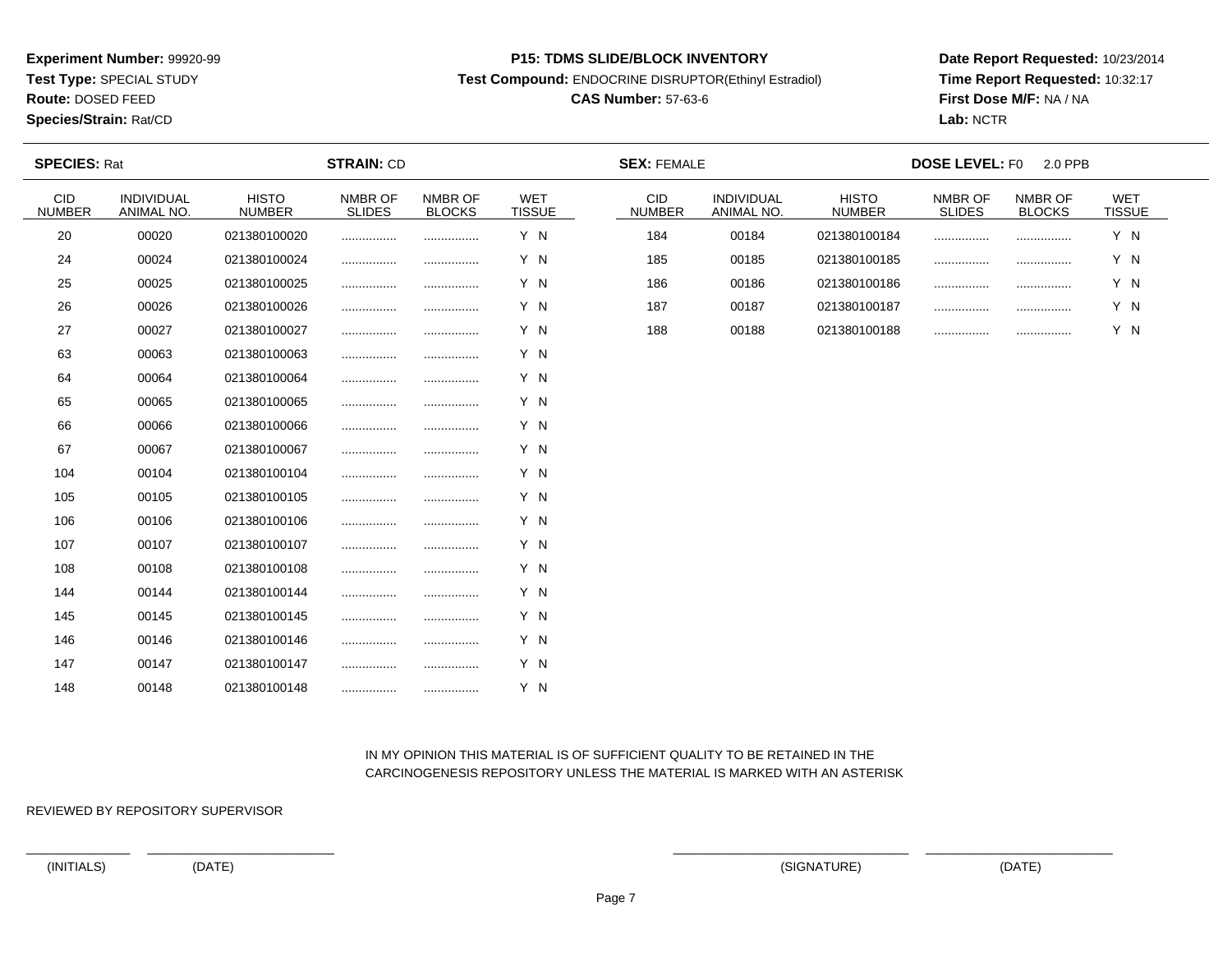**Test Type:** SPECIAL STUDY

**Route:** DOSED FEED

**Species/Strain:** Rat/CD

#### **P15: TDMS SLIDE/BLOCK INVENTORY**

**Test Compound:** ENDOCRINE DISRUPTOR(Ethinyl Estradiol)

# **CAS Number:** 57-63-6

**Date Report Requested:** 10/23/2014**Time Report Requested:** 10:32:18**First Dose M/F:** NA / NA**Lab:** NCTR

| <b>SPECIES: Rat</b>  |                                 | <b>STRAIN: CD</b>             |                          |                          |                             | <b>SEX: FEMALE</b>          |                          | <b>DOSE LEVEL: F0</b><br>10 PPB |                          |                          |                      |
|----------------------|---------------------------------|-------------------------------|--------------------------|--------------------------|-----------------------------|-----------------------------|--------------------------|---------------------------------|--------------------------|--------------------------|----------------------|
| CID<br><b>NUMBER</b> | <b>INDIVIDUAL</b><br>ANIMAL NO. | <b>HISTO</b><br><b>NUMBER</b> | NMBR OF<br><b>SLIDES</b> | NMBR OF<br><b>BLOCKS</b> | <b>WET</b><br><b>TISSUE</b> | <b>CID</b><br><b>NUMBER</b> | INDIVIDUAL<br>ANIMAL NO. | <b>HISTO</b><br><b>NUMBER</b>   | NMBR OF<br><b>SLIDES</b> | NMBR OF<br><b>BLOCKS</b> | WET<br><b>TISSUE</b> |
| 28                   | 00028                           | 021380100028                  | .                        |                          | Y N                         | 189                         | 00189                    | 021380100189                    |                          |                          | Y N                  |
| 29                   | 00029                           | 021380100029                  |                          |                          | Y N                         | 190                         | 00190                    | 021380100190                    |                          |                          | Y N                  |
| 30                   | 00030                           | 021380100030                  |                          |                          | Y N                         | 191                         | 00191                    | 021380100191                    |                          | .                        | Y N                  |
| 31                   | 00031                           | 021380100031                  |                          |                          | Y N                         | 192                         | 00192                    | 021380100192                    |                          |                          | Y N                  |
| 32                   | 00032                           | 021380100032                  | .                        |                          | Y N                         | 193                         | 00193                    | 021380100193                    |                          |                          | Y N                  |
| 68                   | 00068                           | 021380100068                  |                          |                          | Y N                         |                             |                          |                                 |                          |                          |                      |
| 69                   | 00069                           | 021380100069                  |                          | .                        | Y N                         |                             |                          |                                 |                          |                          |                      |
| 70                   | 00070                           | 021380100070                  |                          |                          | Y N                         |                             |                          |                                 |                          |                          |                      |
| 71                   | 00071                           | 021380100071                  |                          |                          | Y N                         |                             |                          |                                 |                          |                          |                      |
| 72                   | 00072                           | 021380100072                  |                          |                          | Y N                         |                             |                          |                                 |                          |                          |                      |
| 109                  | 00109                           | 021380100109                  | .                        |                          | Y N                         |                             |                          |                                 |                          |                          |                      |
| 110                  | 00110                           | 021380100110                  |                          |                          | Y N                         |                             |                          |                                 |                          |                          |                      |
| 111                  | 00111                           | 021380100111                  |                          |                          | Y N                         |                             |                          |                                 |                          |                          |                      |
| 112                  | 00112                           | 021380100112                  |                          |                          | Y N                         |                             |                          |                                 |                          |                          |                      |
| 113                  | 00113                           | 021380100113                  | .                        | .                        | Y N                         |                             |                          |                                 |                          |                          |                      |
| 149                  | 00149                           | 021380100149                  |                          |                          | Y N                         |                             |                          |                                 |                          |                          |                      |
| 150                  | 00150                           | 021380100150                  |                          |                          | Y N                         |                             |                          |                                 |                          |                          |                      |
| 151                  | 00151                           | 021380100151                  | .                        |                          | Y N                         |                             |                          |                                 |                          |                          |                      |
| 152                  | 00152                           | 021380100152                  |                          |                          | Y N                         |                             |                          |                                 |                          |                          |                      |
| 153                  | 00153                           | 021380100153                  |                          |                          | Y N                         |                             |                          |                                 |                          |                          |                      |

## IN MY OPINION THIS MATERIAL IS OF SUFFICIENT QUALITY TO BE RETAINED IN THECARCINOGENESIS REPOSITORY UNLESS THE MATERIAL IS MARKED WITH AN ASTERISK

REVIEWED BY REPOSITORY SUPERVISOR